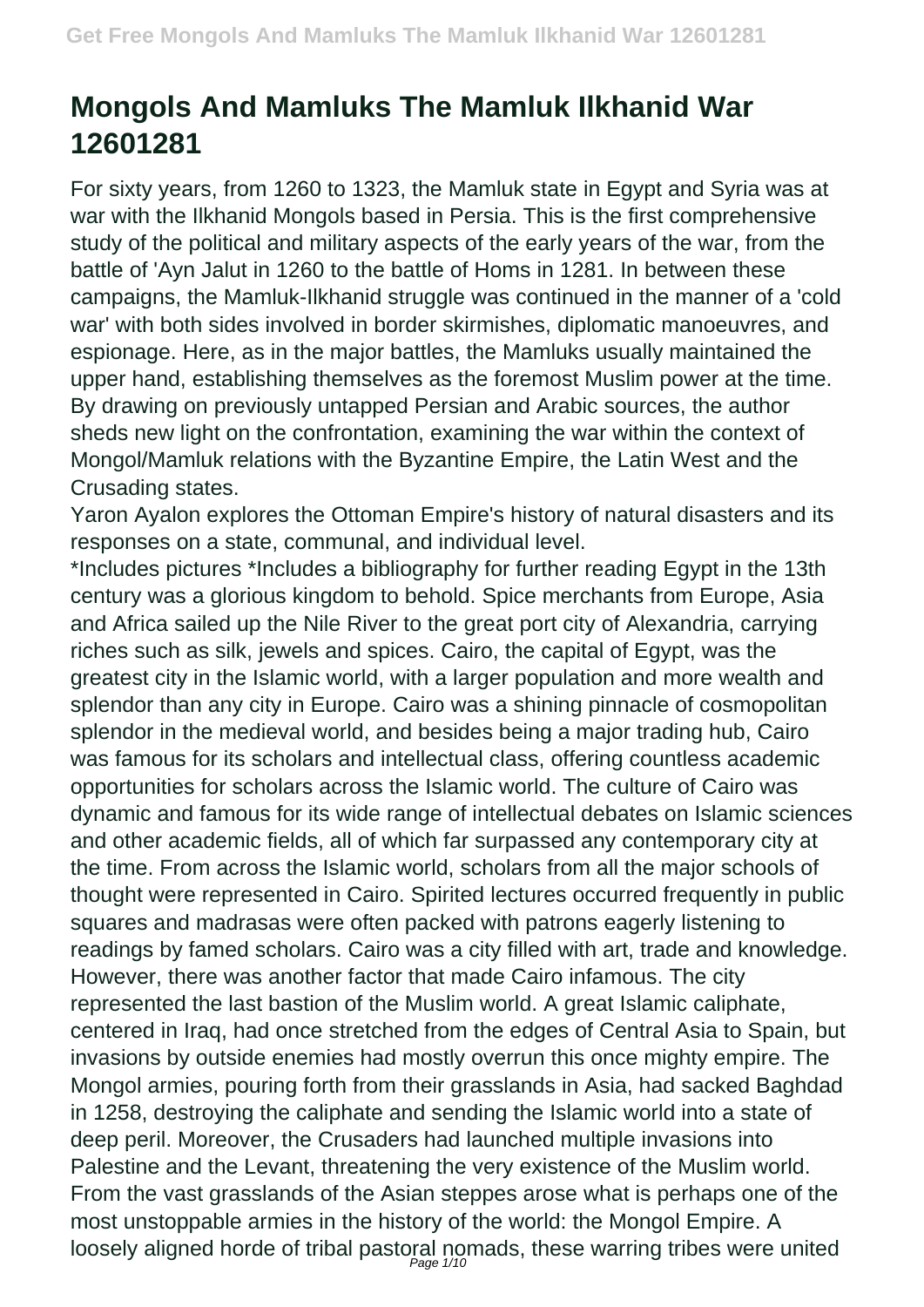under one banner by Genghis Khan. Under his legendary leadership, the Mongols left their ancestral home in Mongolia on a campaign of conquest. Turning their eyes south toward China, the Mongols eventually conquered the rich empire to establish the Mongol Yuan Dynasty of China, but this did not satisfy the Mongol quest for conquest. The Mongols pushed west into Central Asia, defeating a series of kingdoms and empires and leaving carnage in their wake. These armies of elite horse archers crushed every foe in their path, conquering land all the way to Poland and Austria. The Middle East was not spared their wrath, as the Mongols staged some of their most devastating campaigns in Arab lands. In 1258, the Mongols sacked Baghdad, destroying the capital of the mighty Islamic Abbasid Caliphate, which was a major blow to the Islamic world. The Mongol armies continued west into the holy land of Syria and Palestine. There, the Mongols met the foe to rival them in war: the Mamluks. Hailing from the Eurasian steppes, the Mamluks were not Arab, but ethnically Turkish, enslaved at a young age, and sold into military service in Egypt, where they underwent intense military training in Cairo. Thus, these Turkish warriors were utterly alien from the Arab populations they eventually ruled over in ethnicity, language, and culture, but they were remarkably skilled in the mounted warfare styles of the nomadic tribes of the Eurasian grasslands and other aspects of medieval warfare. As a result, the Mamluks were some of the finest professional soldiers of their time, which they proved on multiple occasions through their brilliant military campaigns against the numerous enemies of Egypt. A Lion's Share is the second book in the Brotherhood of the Mamluks trilogy. The story is set in the 13th Century Middle East, during the Seventh Crusade. Told from the Egyptian perspective, it is a rare view of life among the Mamluks-elite Muslim warriors largely unheralded in the West-whose ranks ousted the Crusaders and Mongols from the Levant, preserving Islam. On the eve of a historic battle, Leander, a disenchanted Crusader, surrenders to Muslim amirs with the intent of joining the revered Bahri Mamluks. His move seems fated. The young Frenchman avoids the mass slaughter suffered by the Christian alliance and earns himself a place with the elite cavalry regiment, serving the Sultan of Egypt. Yet once King Louis IX of France seeks vengeance and sets Cairo as the objective of his campaign, Leander is faced with warfare against his native people as he defends his new home, comrades, and religion. When the Bahri's adored sultan dies and Leander becomes tangled in forbidden love with an Egyptian woman, his world unravels further. As the Mamluks seize rule for themselves, a rivalry between opposing regiments turns bloody and the newlyformed Mamluk Sultanate tumbles into chaos, with Leander and his mates scrambling not only for position within the realigned empire, but also for their lives. Graft, a former U.S. Marine Officer who served in Somalia, reveals the fascinating story of the Mamluks and the intriguing history of the Mamluk Sword, the saber worn by Marines as part of their traditional dress uniform. Based on exhaustive research that took the author to Mongolia and the Middle East, the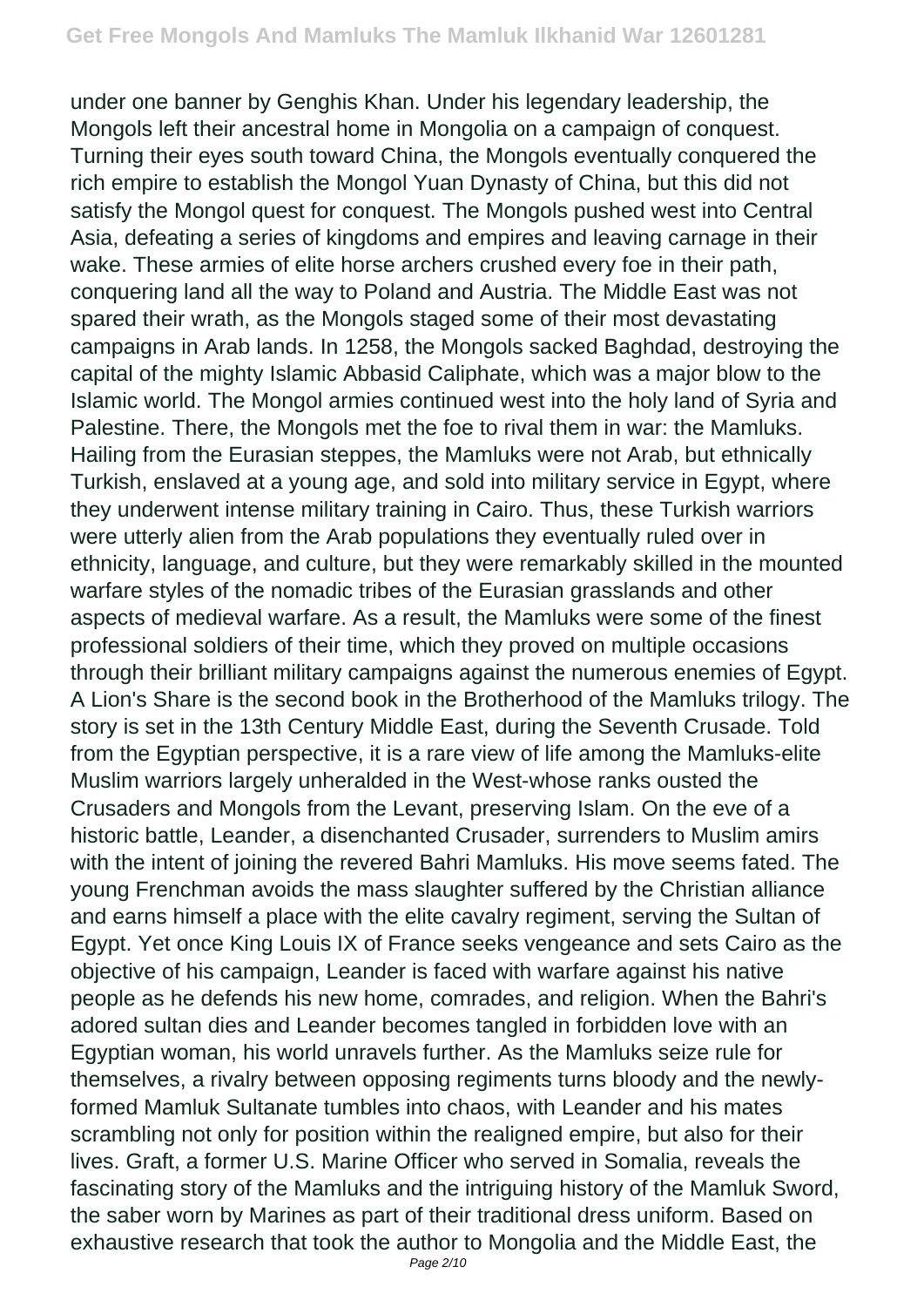book is filled with vivid cultural details, battle accounts, and authentic characters. PRAISE FOR Brotherhood of the Mamluks: Book 1: Chains of Nobility \* Chains of Nobility was a Finalist for the Colby Award, which recognizes "a first work of fiction or non-fiction that has made a major contribution to the understanding of military history, intelligence operations, or international affairs." "An exacting, dramatic and absorbing look at a world most readers have never encountered, not in books, movies or history class: military slavery in the Middle East in the 13th Century." -Mardi Link, award-winning author and journalist "In Chains of Nobility, Graft displays an exceptional writing style that captures the emotions, and often the harsh environment, in which the action is occurring. An enjoyable read." - Ron Christmas, Lieutenant General, U.S. Marine Corps and past President/CEO Marine Corps Heritage Foundation "Graft's historical novel follows a young, kidnapped nomad in the Middle East. The text abounds with evocative portrayals. . . Excitingly illuminates an ancient class of warriors." -Kirkus Reviews "Graft nimbly inserts the reader into the world and mindset of the medieval jihadi. From the Russian steppe to inside the citadel walls, he takes us where Mamluks are made and loyalty between comrades is sealed." -Steven Pressfield, bestselling author of The Legend of Bagger Vance, The Warrior Ethos, and Gates of Fire "Chains of Nobility is a harrowing tale of comradeship and combat, providing an in-the-saddle look at the process of creating Mamluksearly Islam's military elite. A great piece of work." -Nathaniel Fick, former Marine Officer and New York Times bestselling author of One Bullet Away: The Making of a Marine Officer

This volume is dedicated to the circulation of the book as a commodity in the Mamluk sultanate. It discusses the impact of princely patronage on the production of books, the formation and management of libraries in religious institutions, their size and their physical setting.

The Mongol Empire was founded by Chinggis Khan in the early thirteenth century. Within the span of two generations it embraced most of Asia. It left a lasting impact on this area and its people, which was often far from negative! The volume offers fresh perspectives on the Mongol Empire and its legacy. Various authors approach the matter from a variety of views, including political, military, social, cultural and intellectual. In doing so, they shed a new light on the Mongol Empire. This publication has also been published in hardback, please click here for details.

In The Mongol Empire between Myth and Reality, Denise Aigle presents the Mongol empire as a moment of contact between political ideologies, religions, cultures and languages, and, in terms of reciprocal representations, between the Far East, the Muslim East, and the Latin West.

Mongols and MamluksThe Mamluk-?lkh?nid War, 1260-1281

A very broad and complete coverage of the Mongolian culture and its military campaigns. The book focuses on the four great Mongol leaders: Genghis Khan, Kublai Khan, Hulego and Tamerlane.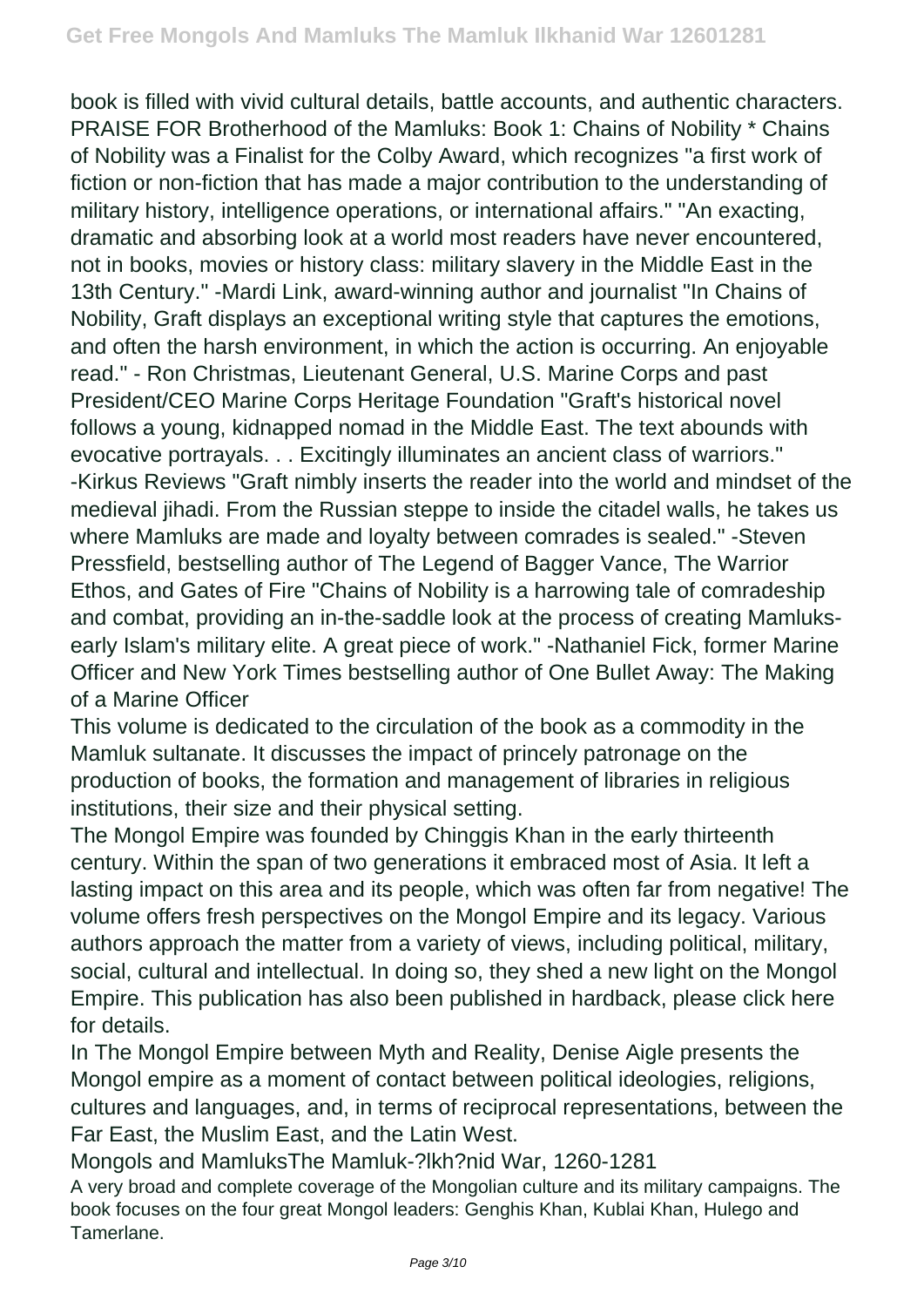The Mamluks were, at one distinct point in history, the greatest body of fighting men in the world and the quintessence of the mounted warrior. They were slave soldiers, imported as boys into the Islamic Empire from the pagan Steppes, but they became its savior, bringing defeat to the Mongols and forming the machine of jihad that ultimately destroyed the Crusader Kingdoms of Palestine and Syria. They entered the Islamic world as unlettered automatons and through a total application to the craft of the warrior they became more than soldiers. After a bloody seizure of power from their masters, the descendants of Saladin, they developed a martial code and an honor system based on barracks brotherhood, a sophisticated military society that harnessed the state's energies for total war and produced a series of treatises on warfare that more than compare to SunZi's Art of War in their complexity, beauty of language and comprehensive coverage of the bloody business of war. Their story embraces many of the great themes of medieval military endeavor. The Crusaders and the deadly contest between Islam and Christendom, the Mongols and their vision of World Dominion, Tamerlane the Scourge of God and the rise of the Ottoman Empire whose new slave soldiers, the Janissaries, would be the Mamluks' final nemesis.

The sixty year struggle (1260-1320) between the Mamluk Sultanate of Syria and Egypt and the Ilkhanate, the Mongol realm in Iran and the surrounding countries, had a profound impact on the region's ruling elites and the general population, as well as on neighboring countries and beyond. It is possible to speak of a thirteenth century world war: on one side were arrayed the Mamluks and the Mongol Golden Horde of southern Russia, at times Genoa and the Byzantine empire, while on the other side we find the Ilkhanate, the Venetians (albeit still trading with the Mamluks), the states of western Europe, the Papacy, the Armenians of both the Caucasus and Cilicia, and Georgia. To these we could add minor, but still important actors: the Bedouin of Syria, the Seljuqs of Rum (Anatolia), the Turcoman of that country, and even more. Far away, the Mongols of Central Asia and the Great Khan in China also had an impact on affairs along the Mediterranean coast and southwest Asia.The present volume is based on four lectures given at the Ecole Pratique des Hautes Etudes in Paris in February 2007, and first provides an overview of the military struggle between these two regional powers, continues with a detailed discussion of the ideological posturing and sparring between them - both before and after the conversion of the Mongols to Islam in the 1290s, and finally reviews and compares how the Mamluks and Mongols presented themselves to the local, mainly Muslim, populations that they ruled. The book provides an analysis of an important chapter in Middle Eastern, Asian and world history.

The Arab philosopher Ibn Khaldun described Cairo under the Mamluks as ""a city beyond imagination"". The Mamluk sultans originated as a slave-based caste rose to rule in the mid-13th century. Accordingly, they designed their capital to be the heart of the Muslim world. It became the focus of their enormous patronage of art and architecture, the stage for their ceremonial rituals, and a memorial to their achievements. This history of Mamluk architecture spans three centuries and examines the monuments of the Mamluks in their social, political and urban context, during the period of their rule (1250 - 1517). The book displays the multiple facets of Mamluk patronage, and also provides a succinct discussion of the sixty key monuments built in Cairo by the Mamluk sultans. The unique strength of Doris Abouseif's work lies in its scholarly yet engaging presentation of original material, diligently researched in the waqf (Islamic endowments) archives including architectural plans and personal records. A richly illustrated volume with colour photographs, plans and isometric drawings, it will be an essential reference work for scholars and students of the art and architecture of the Islamic world as well as art historians and historians of late medieval Islamic history. Cairo of the Mamluks received a Commendation from the 2008 BRISMES book awards.

New archaeological material and research underpins this extensive, detailed and beautifully illustrated account of the famous Mamluk Askars who are credited with finally defeating and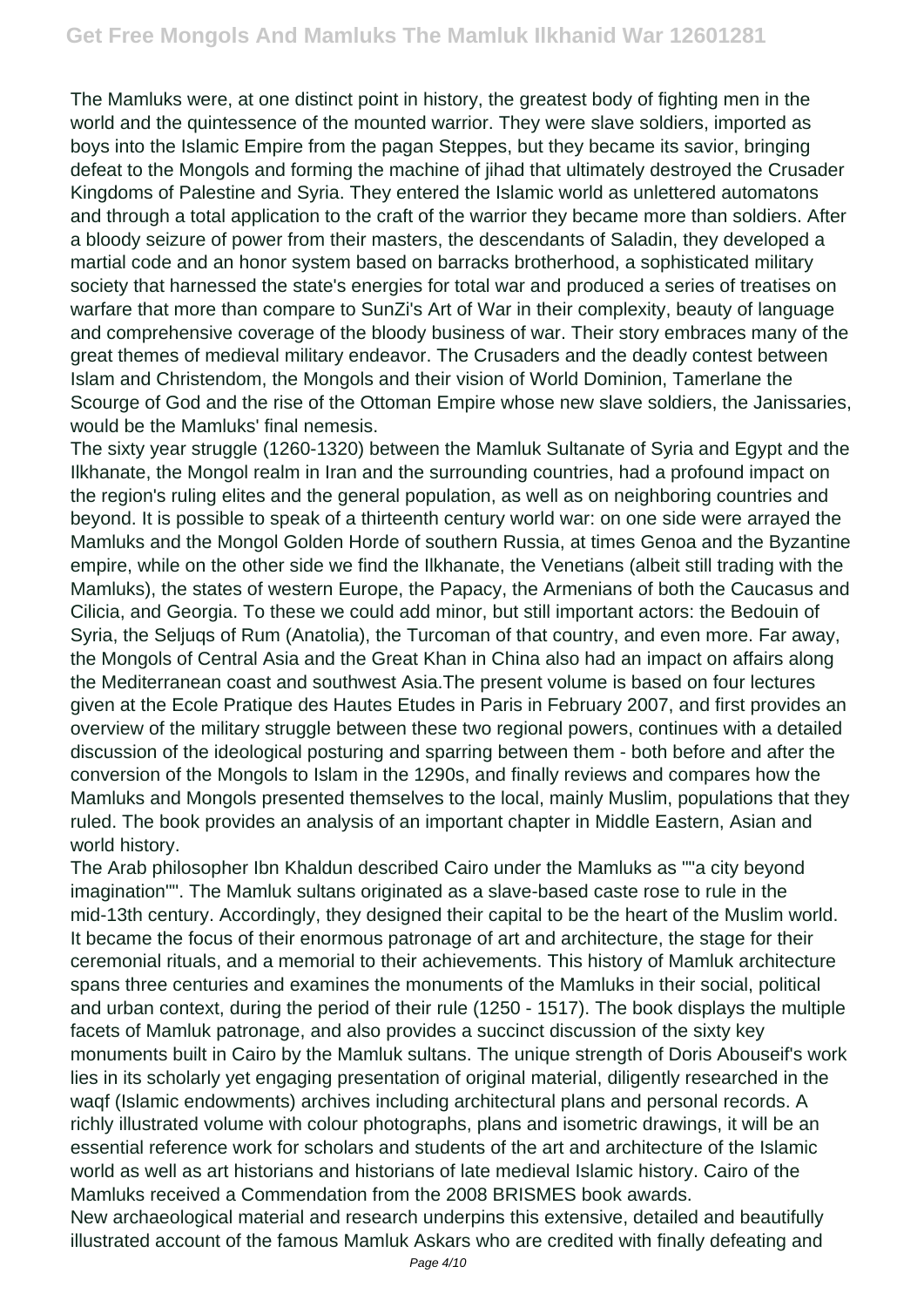expelling the Crusaders, halting the Mongol invasion of the Islamic Middle East, and facing down Tamerlane. Probably the ultimate professional soldiers of the medieval period they were supposedly recruited as adolescent slaves, though recent research has begun to undermine this oversimplified interpretation of what has been called the "Mamluk phenomenon". The Mongols had a huge impact on medieval Europe and the Islamic world. This book provides a comprehensive survey of contacts between the Catholic West and the Mongol worldempire from the first appearance of Chinggis Khan's armies in 1221 down to the death of Tamerlane (1405) and the battle of Tannenberg (1410). This book considers the Mongols as allies as well as conquerors; the perception of them in the West; the papal response to the threat (and opportunity) they presented; the fate of the Frankish principalities in the Holy Land in the path of the Mongol onslaught; Western European embassies and missions to the East; and the impact of the Mongols on the expanding world view of the maturing Middle Ages. For courses in crusading history and medieval European history.

Duyal, a teenage nomad living on the vast Russian steppe, is captured during a Mongol invasion and forced on a long, deadly journey into the war-torn Middle East. Purchased by a Kurdish prince in eastern Turkey, his destination is an Islamic citadel, filled with similarly enslaved strangers and one merciless instructor-a man determined to purge the weaklings from his ranks and forge the survivors into Mamluks, Islamic Knights unmatched in wielding sword, arrows, and lance from atop Arabian steeds. When Duyal becomes entangled in his instructor's schemes and his mates witness another comrade's unjust execution, the recruits can take it no longer. Their wrath is unleashed. Chains of Nobility is the first book in the Brotherhood of the Mamluks trilogy. Set during the 13th century, the book is an immersive dive into the world of military slavery-a Muslim institution largely unheard of in the West, whose ranks ousted the Crusaders and Mongols from the Levant, preserving Islam. Graft, a former U.S. Marine officer who served in Somalia, conveys to his characters an authentic understanding of combat and the hearts of fighting men. He brings to life the intriguing story behind the Mamluk Sword, the saber worn traditionally by Marines as part of the dress uniform. Based on exhaustive research that took the author to Mongolia and the Middle East, the book is filled with vivid cultural details, battle accounts, and realistic characters. In all, the Brotherhood of the Mamluks trilogy reveals the fascinating and little-known story of the Mamluks. \*One hundred percent of the author's income from the sales of this book will be donated to screened charities that support wounded veterans and families of the fallen. "Graft nimbly inserts the reader into the world and mindset of the medieval jihadi. From the Russian steppe to inside the citadel walls, he takes us where Mamluks are made and loyalty between comrades is sealed. - Steven Pressfield, bestselling author of The Legend of Bagger Vance, The Warrior Ethos and Gates of Fire "Chains of Nobility is a harrowing tale of comradeship and combat, providing an in-the-saddle look at the process of creating Mamluks-early Islam's military elite. A great piece of work." - Nathaniel Fick, former Marine officer and New York Times bestselling author of One Bullet Away: The Making of a Marine Officer "A gripping saga of brotherhood and devotion, Chains of Nobility is a must-read for military history buffs. Author Brad Graft enlightens us on the little-known reason behind Medieval Islam's triumphs during the Middle Ages: nomadic youth enslaved by the descendants of Saladin and sharpened into the spear tip of Muslim armies." - Michael Franzak, former Marine pilot and author of A Nightmare's Prayer, winner of the 2012 Colby Award

The Middle Ages saw the emergence of the Mongols as an overwhelming military force and a great empire.

This work gives an in-depth account of the relations between the Mamluk Sultan and the Armenians, in the period after the Crusader States. It provides new insights into the history of the Middle East, and the position within it of the Armenian kingdom.

During the thirteenth and fourteenth centuries, Chinggis Khan and his heirs established the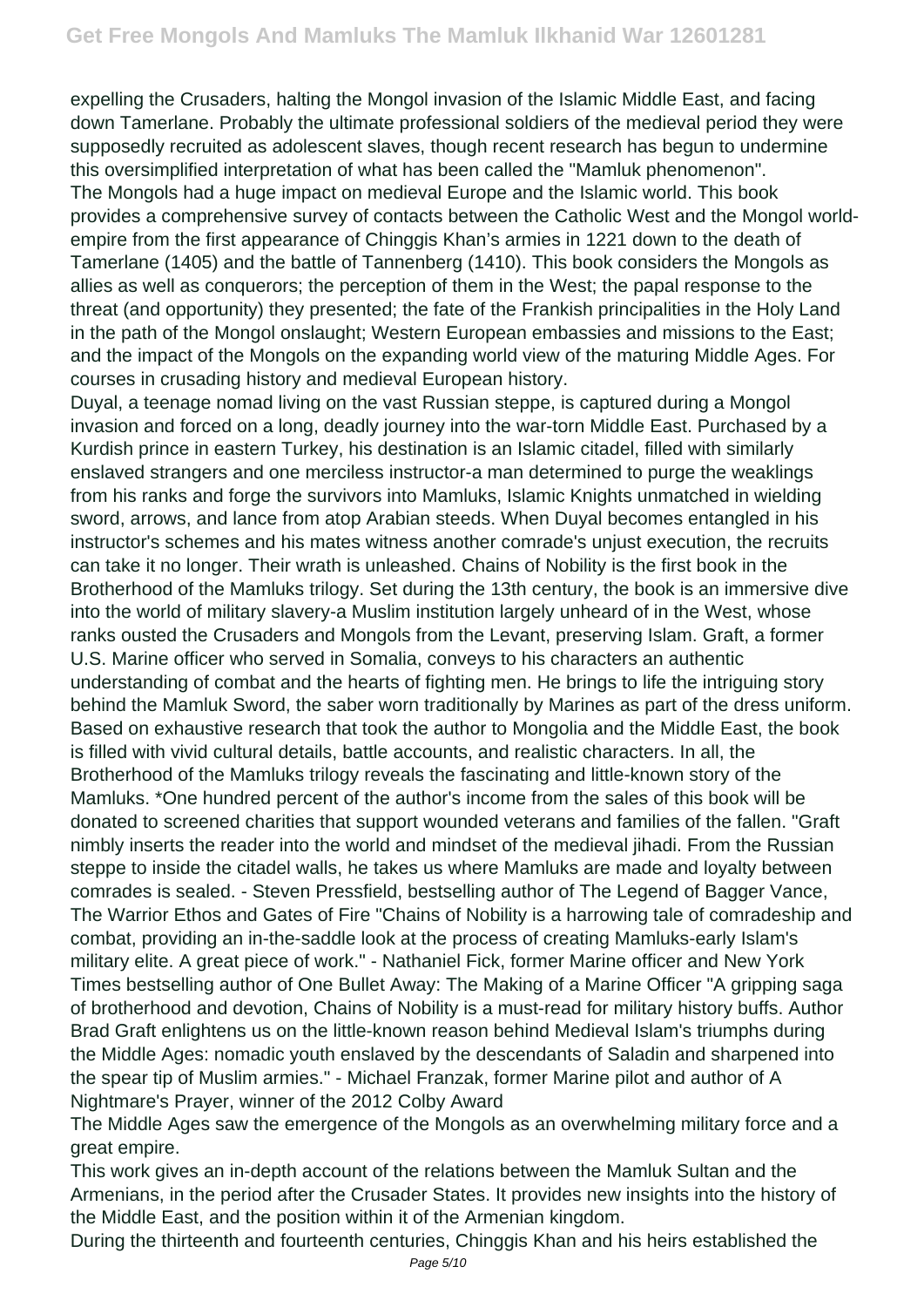largest contiguous empire in the history of the world, extending from Korea to Hungary and from Iraq, Tibet, and Burma to Siberia. Ruling over roughly two thirds of the Old World, the Mongol Empire enabled people, ideas, and objects to traverse immense geographical and cultural boundaries. Along the Silk Roads in Mongol Eurasia reveals the individual stories of three key groups of people--military commanders, merchants, and intellectuals--from across Eurasia. These annotated biographies bring to the fore a compelling picture of the Mongol Empire from a wide range of historical sources in multiple languages, providing important insights into a period unique for its rapid and far-reaching transformations. Read together or separately, they offer the perfect starting point for any discussion of the Mongol Empire's impact on China, the Muslim world, and the West and illustrate the scale, diversity, and creativity of the cross-cultural exchange along the continental and maritime Silk Roads. Features and Benefits: Synthesizes historical information from Chinese, Arabic, Persian, and Latin sources that are otherwise inaccessible to English-speaking audiences. Presents in an accessible manner individual life stories that serve as a springboard for discussing themes such as military expansion, cross-cultural contacts, migration, conversion, gender, diplomacy, transregional commercial networks, and more. Each chapter includes a bibliography to assist students and instructors seeking to further explore the individuals and topics discussed. Informative maps, images, and tables throughout the volume supplement each biography. Beginning on the eve of oceanic exploration, and the first European forays into the Indian Ocean and the Middle East, The Ottomans and the Mamluks traces the growth of the Ottoman Empire from a tiny Anatolian principality to a world power, and the relative decline of the Mamluks-historic defenders of Mecca and Medina and the rulers of Egypt and Syria. Cihan Yuksel Muslu traces the intertwined stories of these two dominant Sunni Muslim empires of the early modern world, setting out to question the view that Muslim rulers were historically concerned above all with the idea of Jihad against non-Muslim entities. Through analysis of the diplomatic anad military engagements around the Mediterranean and Indian Ocean, Muslu traces the interactions of these Islamic super-powers and their attitudes towards the wider world. This is the first detailed study of one of the most important political and cultural relationships in early-modern Islamic history.

Diyar races for the river. Behind him, just beyond bow shot, rides a band of screaming Mongols.13th Century Asia groans under the merciless tyranny of these savage killers, and now they are trying to overthrow the Mamluk Middle-East Empire. At the river's edge, a little man sits mending nets next to a small, narrow boat. Diyar pulls up, leaps from his horse and shoves the boat into the current. He grabs the fisherman and throws him into the boat. "Row," he growls. "Break your back or die." Then, leading the mare into the water, he jumps into the back of the boat. If he can reach safety he might be able to create a counter-coup. Mamluks: they stopped the Mongol Hordes, and drove the Crusaders into the sea.

Mamluk Cairo, a Crossroads for Embassies gathers twenty-eight essays that offer the most upto-date insight into the diplomacy and diplomatics of the Mamluk sultanate with Muslim and non-Muslim powers.

The Cumans and the Tatars were nomadic warriors of the Eurasian steppe who exerted an enduring impact on the medieval Balkans. With this work, István Vásáry presents an extensive examination of their history from 1185 to 1365. The basic instrument of Cuman and Tatar political success was their military force, over which none of the Balkan warring factions could claim victory. As a consequence, groups of the Cumans and the Tatars settled and mingled with the local population in various regions of the Balkans. The Cumans were the founders of three successive Bulgarian dynasties (Asenids, Terterids and Shishmanids) and the Wallachian dynasty (Basarabids). They also played an active role in Byzantium, Hungary and Serbia, with Cuman immigrants being integrated into each country's elite. This book also demonstrates how the prevailing political anarchy in the Balkans in the thirteenth and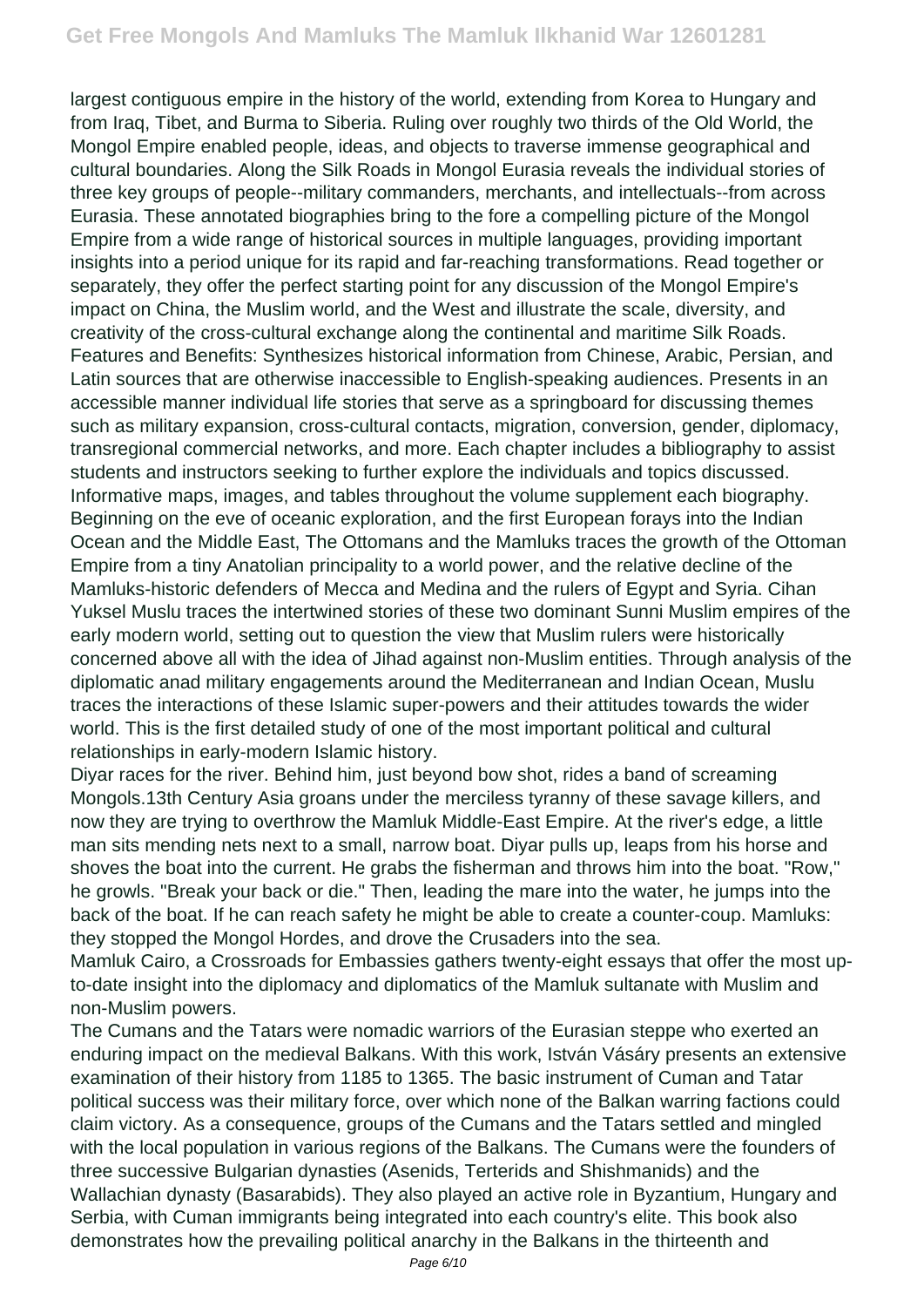fourteenth centuries made it ripe for the Ottoman conquest.

This book brings together a series of studies that deal with the impact of the Mongols in the eastern Muslim world. Their focus is the state established around 1260 by Hülegü, grandson of Chinggis Khan, and the subjects covered include: the development of the land-tenure system; the title ilkhan; the use of Arabic sources for the history of the Ilkhanate; the eventual conversion of the Mongols to Islam; and - most prominently - the ongoing war with the Mamluk Sultanate to the west.

Distinguished scholars provide an accessible introduction to the structure of political power under the Mamluks and its economic foundations.

Elaborate and sensational gifts were the hallmark of Mamluk diplomacy. In firm control of the medieval spice trade as well as the holy sites of Christianity and Islam, the Sultanate's capital at Cairo became a diplomatic crossroads in the medieval world and the seat of a new Islamic caliphate. Already victorious over both the Crusaders and the Mongols, their military success and lavish religious patronage were not enough to ensure the dynasty's prestige: the Mamluk Sultans were often reminded of their slave origins, impugned by rivals as 'pagans' recruited to faith and service by purchase. In response, the sultans staged brilliant performances in Cairo and dispatched carefully designed diplomatic gifts all over the medieval world. These marvellous displays were the crowning ornament of Mamluk legitimacy, celebrated from Europe to the Far East. Drawing on extensive primary sources and fieldwork in museums across the world, Doris Behrens-Abouseif is the first to treat this important subject in depth and here reveals an unexplored aspect of Middle Eastern material culture. Composed of spectacular elements such as spices, exotic animals, Chinese porcelain, ceremonial textiles and military and equestrian objects - not to mention humans, either living or as severed heads - the regal offering varied in combination and emphasis according to the status and circumstances of giver and receiver, but always created a sensation. Acknowledging the established historical precedents of diplomacy and regal gift-giving, the author examines the nuance of cultural and political realities in period diplomacy as well as the transmission of encrypted messages, illuminating the subtle conveyance of self-representation and identity in medieval Cairo and the world beyond. With groundbreaking new research, this book - richly illustrated in colour - provides a comprehensive view of the art and politics of the Mamluk diplomatic gift, by which these sultans of humble origins created a magnificent image of themselves in the courts of their Muslim rivals and allies worldwide. It will prove essential reading for both students and scholars.

"New Readings in Arabic Historiography contributes to research on Arabic texts of history from late medieval Egypt and Syria. Departing from dominant understandings of these texts through the prisms of authenticity and "literarization," it engages with questions of textual constructedness and authorial agency. This edited volume consists of 13 contributions by a new generation of scholars. Each of the volume's three parts represents a different aspect of their new readings of particular texts. Part one looks at concrete instances of textual interdependencies, part two at the creativity of authorial agencies, and part three at the relationship between texts and social practice. New Readings thus participates in the revaluation of late medieval Arabic historiography as a critical field of inquiry. Contributors: Rasmus Bech Olsen, Víctor de Castro León, Mohammad Gharaibeh, Kenneth A. Goudie, Christian Mauder, Evan Metzger, Zacharie Mochtari de Pierrepont, Clément Onimus, Tarek Sabraa, Iria Santás de Arcos, Gowaart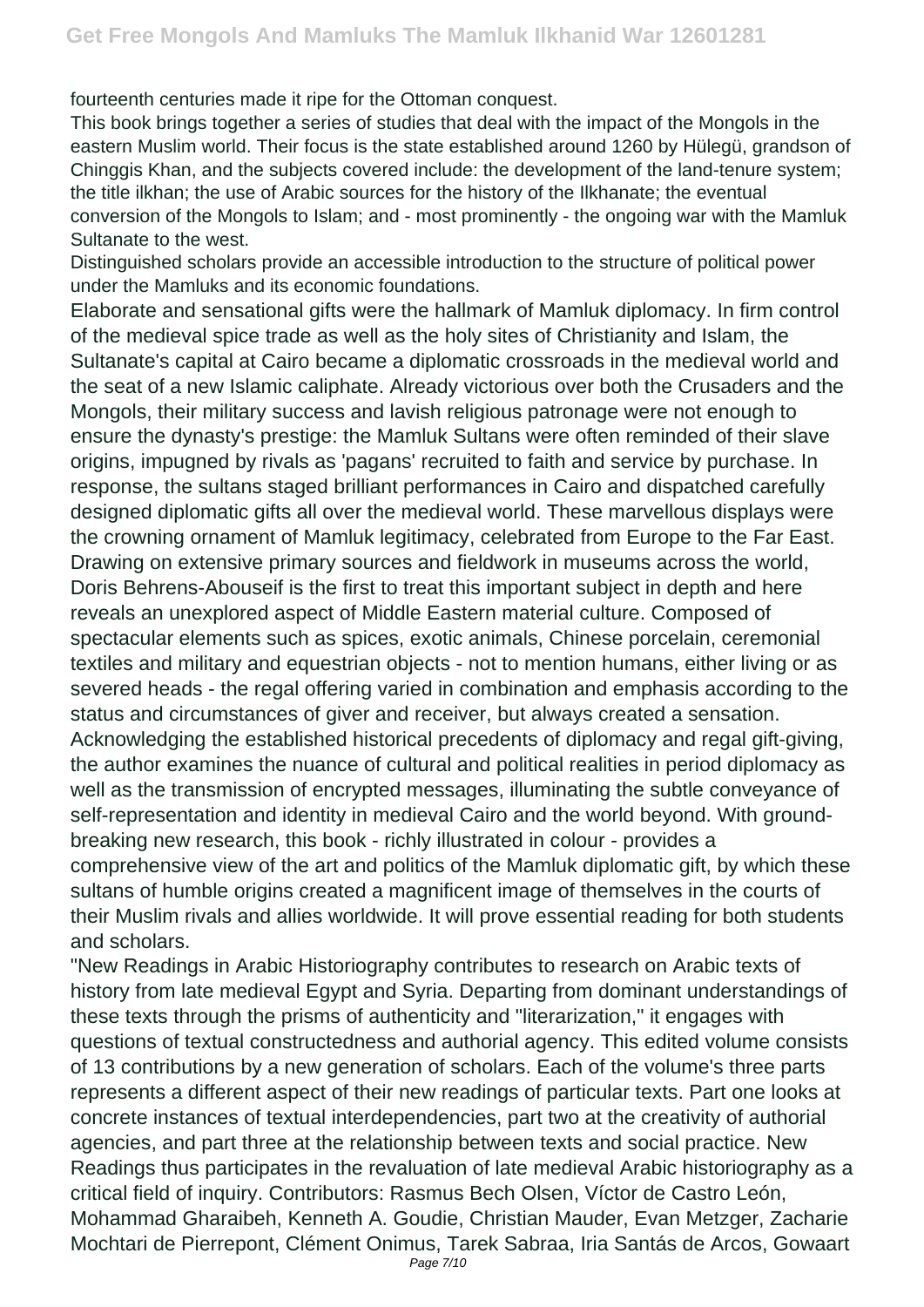Van Den Bossche, Koby Yosef"--

"Covers the events of World War II, including the fall of the Third Reich, island hopping in the Pacific, the defeat of Japan, and the Marshall Plan"--Provided by publisher. The period from about 1100 to 1350 in the Middle East was marked by continued interaction between the local Muslim rulers and two groups of non-Muslim invaders: the Frankish crusaders from Western Europe and the Mongols from northeastern Asia. In deflecting the threat those invaders presented, a major role was played by the Mamluk state which arose in Egypt and Syria in 1250. The Bulletin of the School of Oriental and African Studies has, from 1917 onwards, published several articles pertaining to the history of this period by leading historians of the region, and this volume reprints some of the most important and interesting of them for the convenience of students and scholars.

This book explores how modern Egyptians understand the Mamluks and reveals the ways in which that historical memory is utilized for political and ideological purposes. It specifically examines the representations of the Mamluks from two historical periods: the Mamluk Sultanate era (1250–1517) and the Mamluks under the Ottoman era (1517–1811) focusing mostly on the years 1760–1811. Although the Mamluks have had a great impact on the Egyptian collective memory and modern thought, the subject to date has hardly been researched seriously, with most analyses given to stereotypical negative representations of the Mamluks in historical works. However, many Egyptian historians and intellectuals presented the Mamluk era positively, and even symbolized the Sultans as national icons. This book sheds light on the heretofore-neglected positive dimensions of the multifaceted representations of the Mamluks and addresses the ways in which modern Egyptians utilize that collective memory.

In Europe the Mamluks of Egypt are remembered as so-called 'Slave Kings' who drove out the Crusaders from the Holy Land; but they were far more than that. Though its frontiers barely changed, the Mamluk Sultanate remained a 'great power' for two and a half centuries. Its armies were the culmination of a military tradition stretching back to the 8th century, and provided a model for the early Ottoman Empire, whose own armies reached the gates of Vienna only twelve years after the Mamluks were overthrown. This absorbing text by David Nicolle explores the organisation and tactics of these fascinating people.

The history of the Black Sea as a source of Mediterranean slaves stretches from ancient Greek colonies to human trafficking networks in the present day. At its height during the fourteenth and early fifteenth centuries, the Black Sea slave trade was not the sole source of Mediterranean slaves; Genoese, Venetian, and Egyptian merchants bought captives taken in conflicts throughout the region, from North Africa, sub-Saharan Africa, the Balkans, and the Aegean Sea. Yet the trade in Black Sea slaves provided merchants with profit and prestige; states with military recruits, tax revenue, and diplomatic influence; and households with the service of women, men, and children. Even though Genoa, Venice, and the Mamluk sultanate of Egypt and Greater Syria were the three most important strands in the web of the Black Sea slave trade, they have rarely been studied together. Examining Latin and Arabic sources in tandem, Hannah Barker shows that Christian and Muslim inhabitants of the Mediterranean shared a set of assumptions and practices that amounted to a common culture of slavery. Indeed, the Genoese, Venetian, and Mamluk slave trades were thoroughly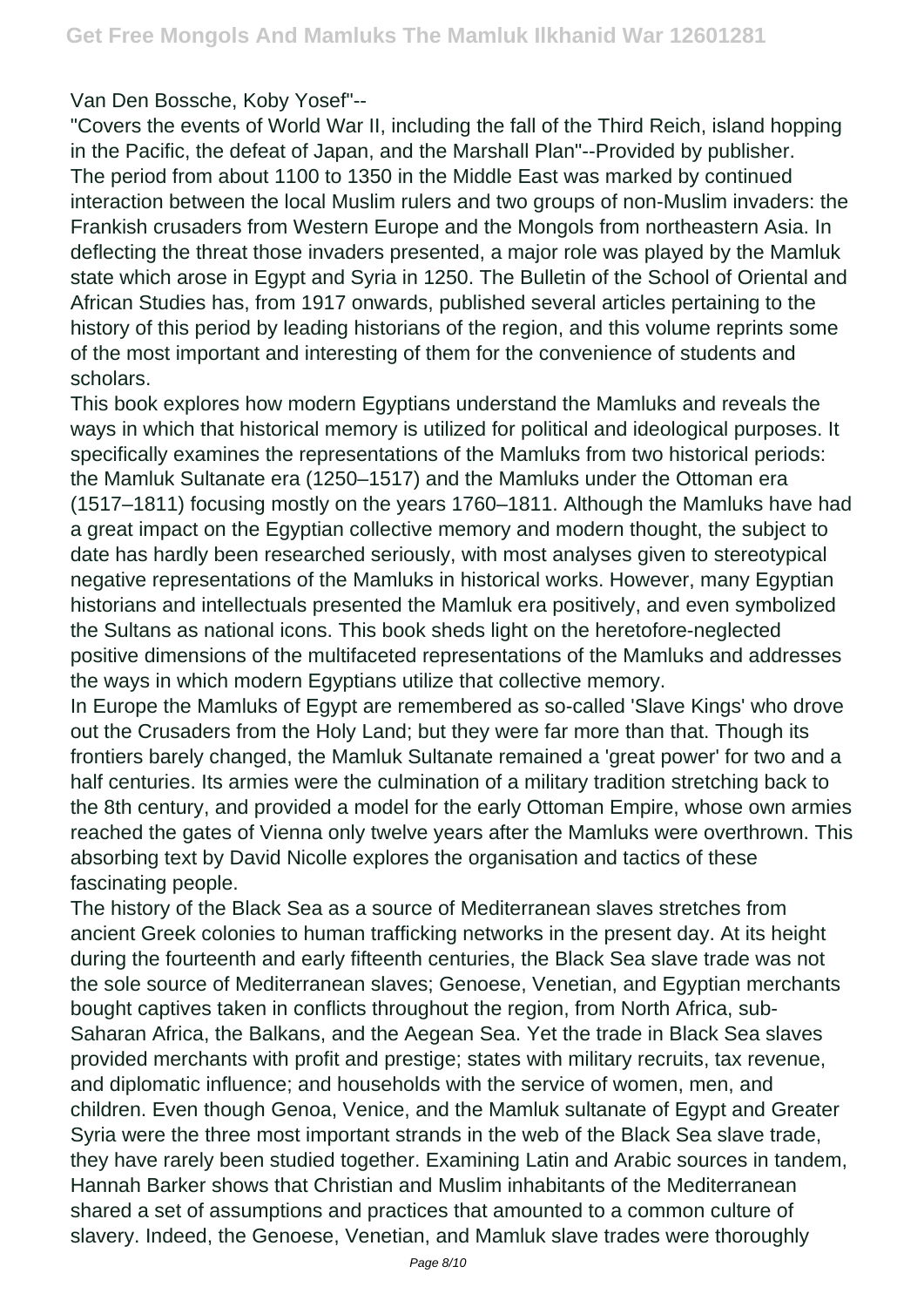entangled, with wide-ranging effects. Genoese and Venetian disruption of the Mamluk trade led to reprisals against Italian merchants living in Mamluk cities, while their participation in the trade led to scathing criticism by supporters of the crusade movement who demanded commercial powers use their leverage to weaken the force of Islam. Reading notarial registers, tax records, law, merchants' accounts, travelers' tales and letters, sermons, slave-buying manuals, and literary works as well as treaties governing the slave trade and crusade propaganda, Barker gives a rich picture of the context in which merchants traded and enslaved people met their fate.

This collection of essays discusses the rich and varied tradition of history writing in mediaeval and early modern Egypt, providing new insights into the works and the lives and outlooks of their authors.

Please note that the content of this book primarily consists of articles available from Wikipedia or other free sources online. Pages: 22. Chapters: Battle of Ain Jalut, Battle of Chaul, Battle of Diu (1509), Battle of Elbistan, Battle of Marj al-Saffar (1303), Battle of Ridaniya, Battle of Wadi al-Khazandar, Capture of Cairo, First Battle of Homs, Mongol invasions of Syria, Ottoman-Mamluk War (1485-1491), Ottoman-Mamluk War (1516-1517), Portuguese-Mamluk naval war, Second Battle of Homs. Excerpt: Starting in the 1240s, the Mongols made repeated invasions of Syria or attempts thereof. Most failed, but they did have some success in 1260 and 1300, capturing Aleppo and Damascus and destroying the Ayyubid dynasty. The Mongols were forced to retreat within months each time by other forces in the area, primarily the Egyptian Mamluks. Since 1260, it had been described as the Mamluk-Ilkhanid War. During the governorship of Bachu in Persia, the Mongolian army under Yisaur attacked Syria in 1244. The reasons for it unclear, but it may be in retaliation for the Syrian participation on the Seljuk side in the battle of Kose Dag. In the autumn 1244, Yisaur concentrates the Mongol forces in the upper Tigris valley where they subjugated the Kurdish province of Akhlat. Moving across, the Mongolian army encountered no resistance and ravaged the area en route. The fortified cities were untaken in his advance because Yisaur was not prepared for siege assault. Passing through the territory of the city of Urfa, he crossed the Euphrates. He marched directly to Aleppo but went as far as Hailan before the climate impaired his army's movements. Yisaur sent envoys to Aleppo to demand submission of tribute, which Malik agreed to pay. The same demand were sent to Bohemond of Antioch who chose not to fight them instead of defiance. Yisaur withdrew his force back up the Euphrates valley and received the submission of Malatia. In Egypt, Sultan Saleeh decided to acquiess in the...

From the battle of 'Ayn Jalut in 1260 to the battle of Homs in 1281. This volume brings together a series of studies, based mainly on medieval Arabic sources, of Middle Eastern history and society in the late Middle Ages. Several of these studies deal with the confrontation between the Mamluks and the Crusaders. Others deal with aspects of Mamluk society and culture in Egypt and Syria from the 13th to the early 16th centuries. There are articles on Crusader feudalism and Mamluk iqta', the last years of the Crusader states, Mamluk faction